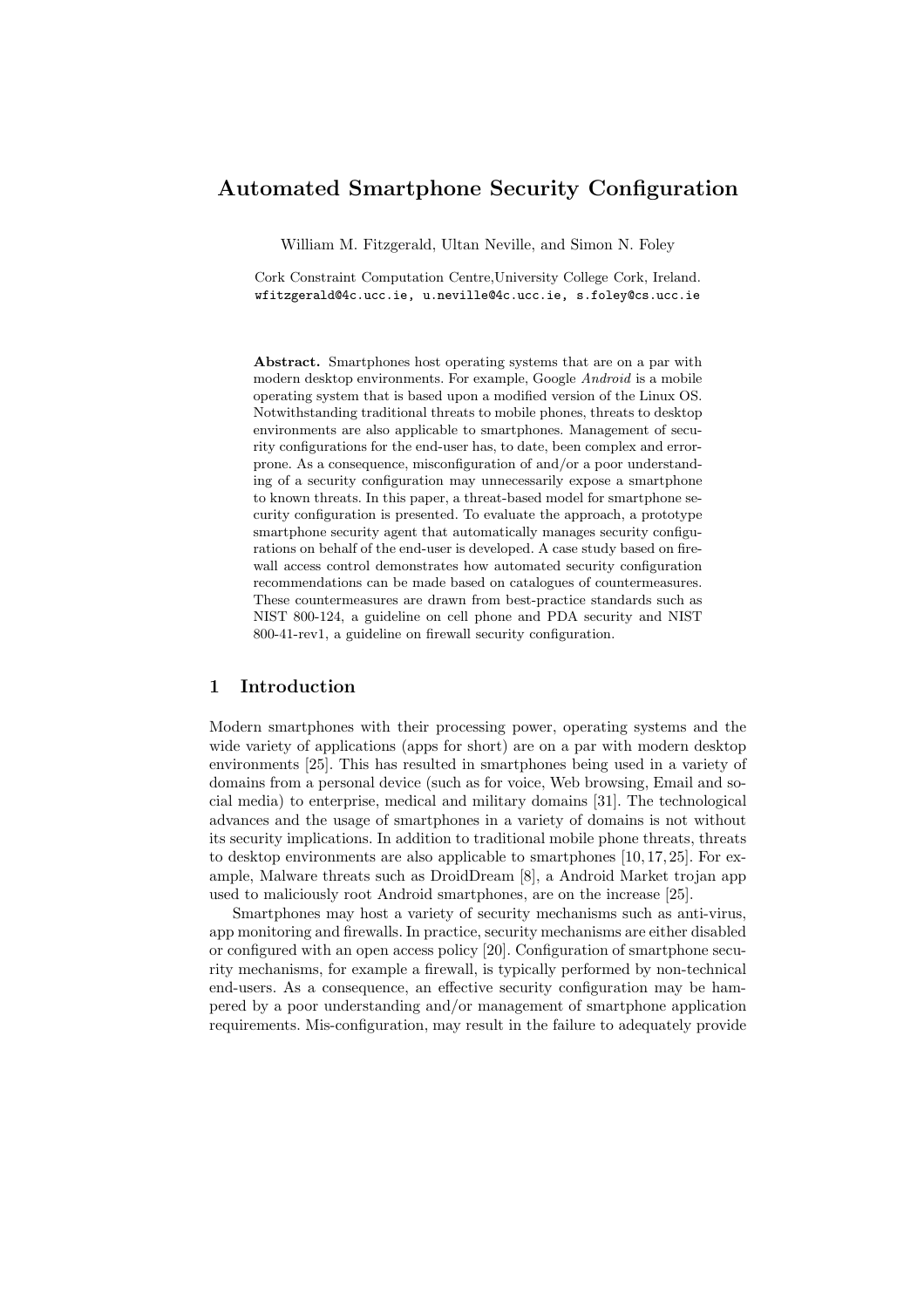smartphone app services. For example, an overly-restrictive firewall configuration may prevent normal interaction of network-based apps. An overly-permissive firewall configuration, while permitting normal operation of the app, may leave the smartphone vulnerable to attack, for example, across open ports or malicious payloads.

Smartphones operate in mobile network environments and deploying security configuration for a global set of threats is not practical. For example, a smartphone may in one scenario be connected to an enterprise WiFi network, an open access WiFi network or a 3g operator network. Thus, the deployment of smartphone security configurations must be dynamic in order mitigate the relevant threats within a given scenario. That is, what may be considered a threat in one scenario may not be a threat in another. Consider the scenario where a security configuration that permits a set of apps (such as gaming and social media apps) within a home network environment may not longer be permitted within an enterprise or teleworking environment. For example, in a teleworking scenario it is considered best practice to permit the use of "a different brand of Web browser for telework" and prohibit the use of the everyday Web browser [23].

The contribution of this paper is as follows. A threat-based model for smartphone security configuration is presented. Catalogues of best practice standards for smartphones are encoded within this model. A case study for smartphone firewall configuration management is considered. This research extends the work in [13] by specialising the firewall catalogues of best practice for smartphones and new catalogues of best practice for example NIST 800-114 [23] are developed. A prototype firewall app agent is developed for the Android platform [1] to automatically manage firewall configurations on behalf of the non-expert enduser.

This paper is organised as follows. Section 2 provides an introduction to Linux iptables, the stock Android platform firewall. A threat-based security model for smartphones is presented in Section 3. Section 4 outlines a set of best practice standards that are encoded within the security model. The implementation of the smartphone best practice catalogue is discussed in Section 5. A prototype automated firewall app for the Android platform is discussed in Section 6. Related research is outlined in Section 7 and Section 8 concludes the paper.

### 2 Background

The Android platform is a software framework for mobile devices such as smartphones and tablet PC's, and is based upon a modified version of the Linux OS. This section provides an overview of the Linux iptables firewall.

#### 2.1 Linux iptables

Netfilter [14] is a framework that enables packet filtering, Network Address Translation (NAT) and packet mangling for Linux. A front-end called iptables is used to construct firewall rules that instruct Netfilter how to interpret packets.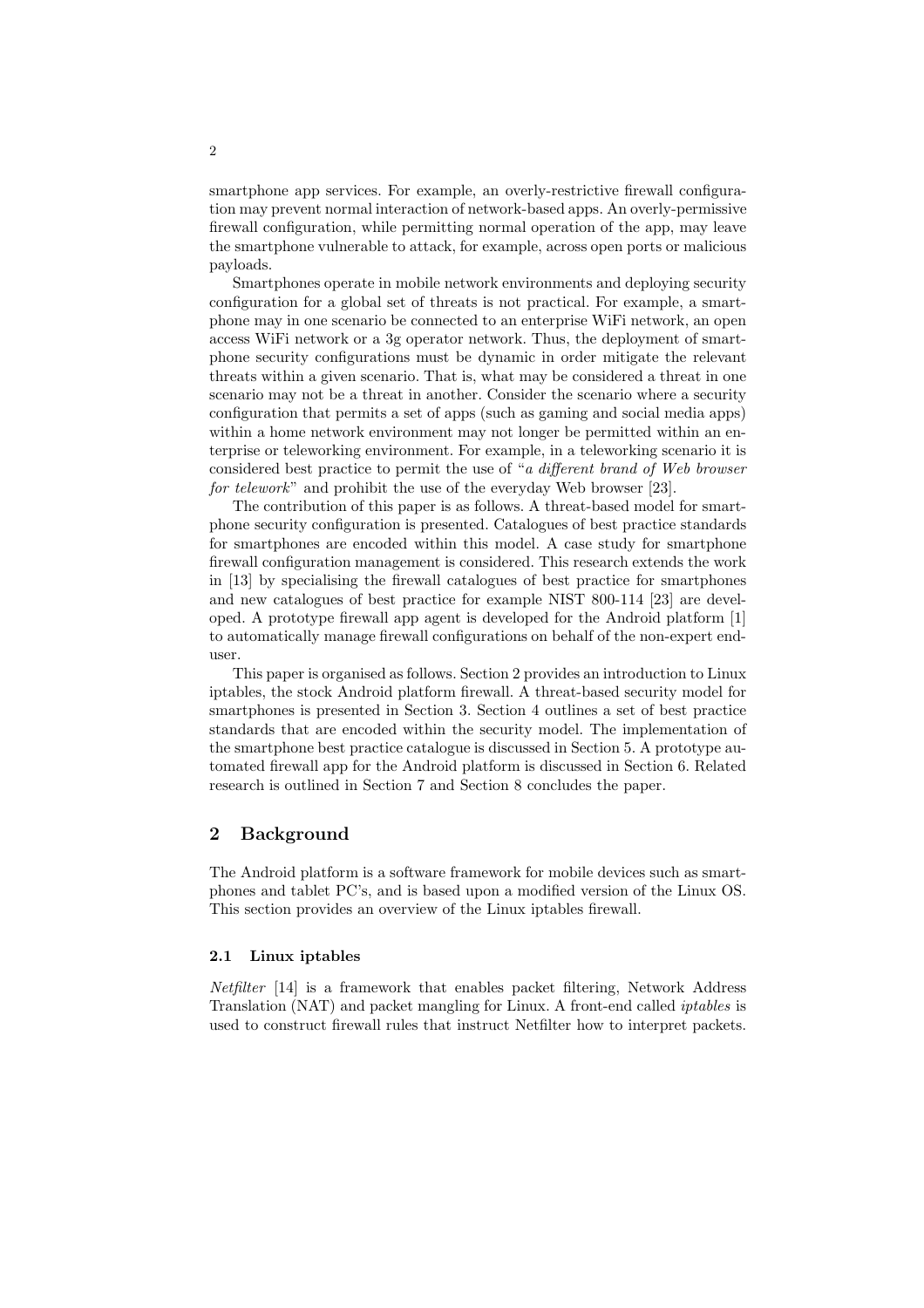As a firewall, iptables has stateless, stateful and application-layer packet filtering capabilities.

An iptables (firewall, NAT or mangle) rule requires the specification of a table, a chain, the accompanying filter conditions on packet fields that must be matched and an associated action outcome. With iptables, there are four tables: filter, nat, mangle and raw. A table is a set of chains and it defines the global context for common packet handling functionality. For example, the filter table defines the set for firewall rules, while the nat table defines the set of rules concerned with Network Address Translation. A chain is a set of rules that define the local context within a table. Rules within a chain are applied to the context defined both by the chain itself and the particular table. This paper focuses on the firewalling aspects of iptables, that is, the filter table. There are three built-in chains defined within the filter table that govern traffic being routed to (INPUT chain), from (OUTPUT chain) and beyond the firewall itself (FORWARD chain). Figure 1 illustrates the iptables packet traversal according to its associated chain. The reader is referred to [14,29] for further information.



Fig. 1: Linux iptables Filter Table Chain Packet Traversal.

Example iptables rule syntax. The following (whitelist) iptables access-control rule states that outbound (OUTPUT -o wifi) TCP packets  $(-p \text{ top})$  that have originated from the Firefox Web browser (-m owner --uid-owner 10101) executing on the smartphone destined to any external Web server (-d 0.0.0.0/0 --dport 80) will be permitted (-j ACCEPT).

```
iptables -A OUTPUT -o wifi -p tcp -d 0.0.0.0/0 --dport 80 -m
owner --uid-owner 10101 -j ACCEPT
```
### 3 Security Threat Model

The security State of a smartphone represents attributes of a phone in use that may introduce vulnerabilities and/or influence how threats are mitigated. These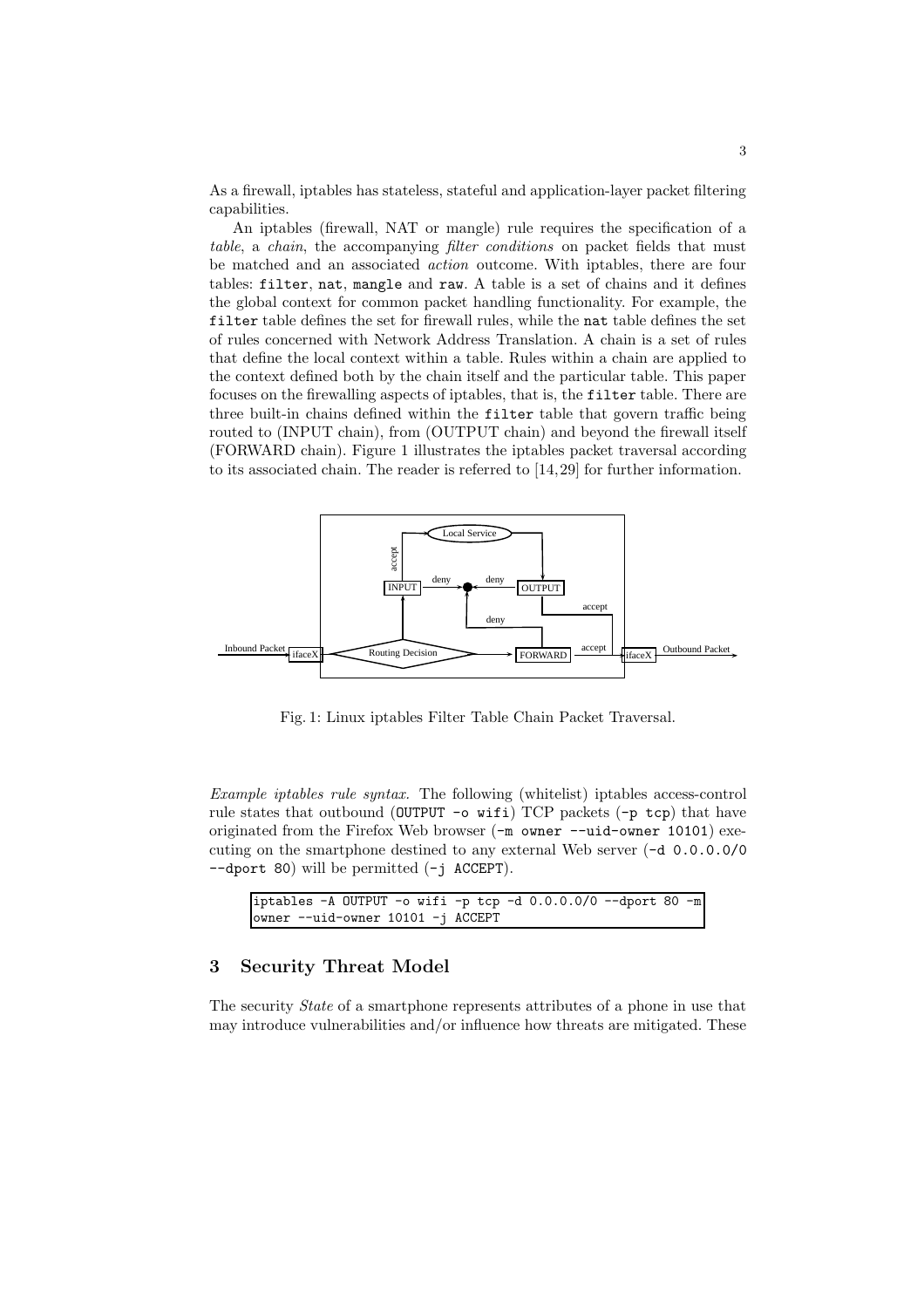attributes may correspond to, for example, user-preferences (indicating for instance, security risk appetite), or how the smartphone is currently used (for instance, a WiFi or 3g Internet connection). While there is potentially a large number of such attributes, for this research we focussed on five which, in-part based on best practice recommendations, have a direct impact on Network Access Controls on smartphones.

Network Interface Attribute A smartphone may be configured to communicate over WiFi and/or 3g networks. Note that a network interface configuration of WiFi and 3g, combined, corresponds to a tethering state. Let *Iface* define the set ( $\mathbb{P} X$  denotes powerset of X) of possible network interface configurations as

 $\text{Hace} \cong \mathbb{P}\{\text{wifi}, 3g\}$ 

Network Connection Attribute Different network connections may be trusted in different ways. For example, a WiFi connection providing WPA2-Enterprise security may be considered trusted, while an open WiFi connection in a default configuration may be considered untrusted. Let NetConn define the possible network connection attribute states.

```
NetConn \cong {trusted, untrusted}
```
Risk Appetite Attribute This user-selected attribute reflects the level of risk that the user is willing to accept [5]. An appetite of hungry means that the user is willing to take risks and is satisfied with minimal countermeasures necessary to mitigate threats. An appetite of averse means that the user wishes for the most extensive countermeasures, for example, defense in depth.

 $RiskAppetite \cong$  {averse, hungry}

Note, future research may consider additional risk appetite granularity and include minimalist, cautious and open attributes [5].

Teleworking Attribute This attribute indicates whether the smartphone is used in teleworking, or non-teleworking mode. We define:

 $Telework \cong$  {true, false}

Battery Level Attribute The experimental results outlined in Section 6.1 found that the number of firewall rules can have an impact on battery consumption. Therefore, when battery power is low, a user with a low risk appetite may wish to reduce the number of rules in the firewall. Thus, we include the current battery level in the state of the smartphone.

 $Battery \cong \{lo, hi\}$ 

Security State The set of all possible states of the smartphone is defined as:

 $State \cong If ace \times NetConn \times RiskAppetite \times Telework \times Battlery$ 

4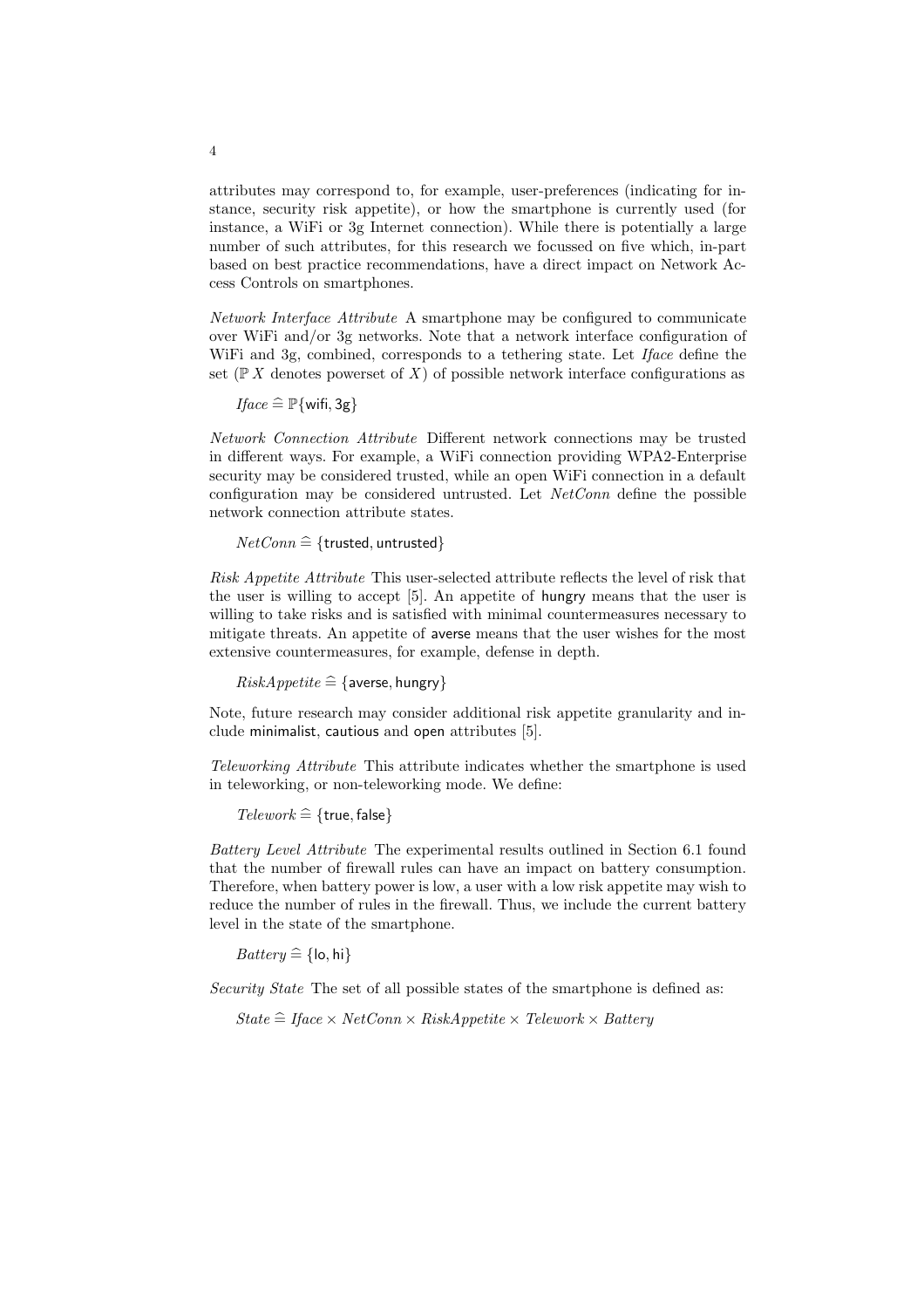Threats Let the set Threat define the set of all known threats (of interest). A threat is a potential for violation of security [27] and in this paper we are interested in network-based threats that can be mitigated using a firewall. For example, xmas  $\in$  Threat represents the threat of a TCP half scan [18]. Let threatens define the relationship between threats and states.

threatens : Threat  $\leftrightarrow$  State

where, threatens(t, s) indicates that threat t is considered to threaten a smartphone in state s. For example, we would expect a smartphone in a state with the WiFi interface enabled and an open WiFi connection to be threatened by xmas.

Countermeasures Let the set Countermeasure define the set of known countermeasures. For example, given firewall access-control rule:

 $f_1 = \langle \text{iptables -A INPUT -p tcp --tcp-flags ALL NONE -j DROP} \rangle$ 

then  $f_1 \in Countermeasure$ . In this paper, we are interested in iptables-based countermeasures, and therefore, members of this set are described in terms of iptables command syntax. This could be generalized to the threat ontology described in [13] in order to extend to other kinds of countermeasures. Let relation mitigates define the threats mitigated by a countermeasure:

 $mitigates: Countermeasure \leftrightarrow Thread$ 

where  $mitigates(c, t)$  indicates that countermeasure c mitigates threat t. For example, the firewall rule  $f_1$  above mitigates the threat of a TCP half scan, that is,  $mitigates(f_1, \times \text{mas}).$ 

Blacklists and Whitelists as threats A blacklist is used to prevent the smartphone from initiating (outgoing) connections to known malicious hosts. Thus, a blacklisted host with IP address A is represented as a threat, denoted  $\textsf{blist}_{o}(A)$ , within our model. This threat is mitigated by blocking outgoing packets to A at the smartphone firewall, that is,

 $mitigates(\langle iptables -A OUTPUT, \ldots, -d A, DROP \rangle, blist_o(A))$ 

A similar interpretation is used for blacklisting inbound (INPUT and FOR-WARD chains) connections.

A networked Android app has associated port(s), and whitelists are used to define the apps that are permitted to engage in network connections. Whitelists are modelled in terms of threats, whereby a firewall that does not permit a whitelisted app to access the network is treated as a threat and the countermeasure is a corresponding 'ACCEPT' iptables rule. For example, a whitelisted app that is permitted to initiate outgoing connections on port  $P$  is vulnerable to threat denoted wlist<sub>o</sub> $(P)$ , and we have countermeasure:

 $mitigates(\langle iptables -A OUTPUT, \ldots, --sport P, ACCEPT \rangle, wlist<sub>o</sub>(P))$ 

A similar interpretation is used for whitelisting inbound IP addresses and ports.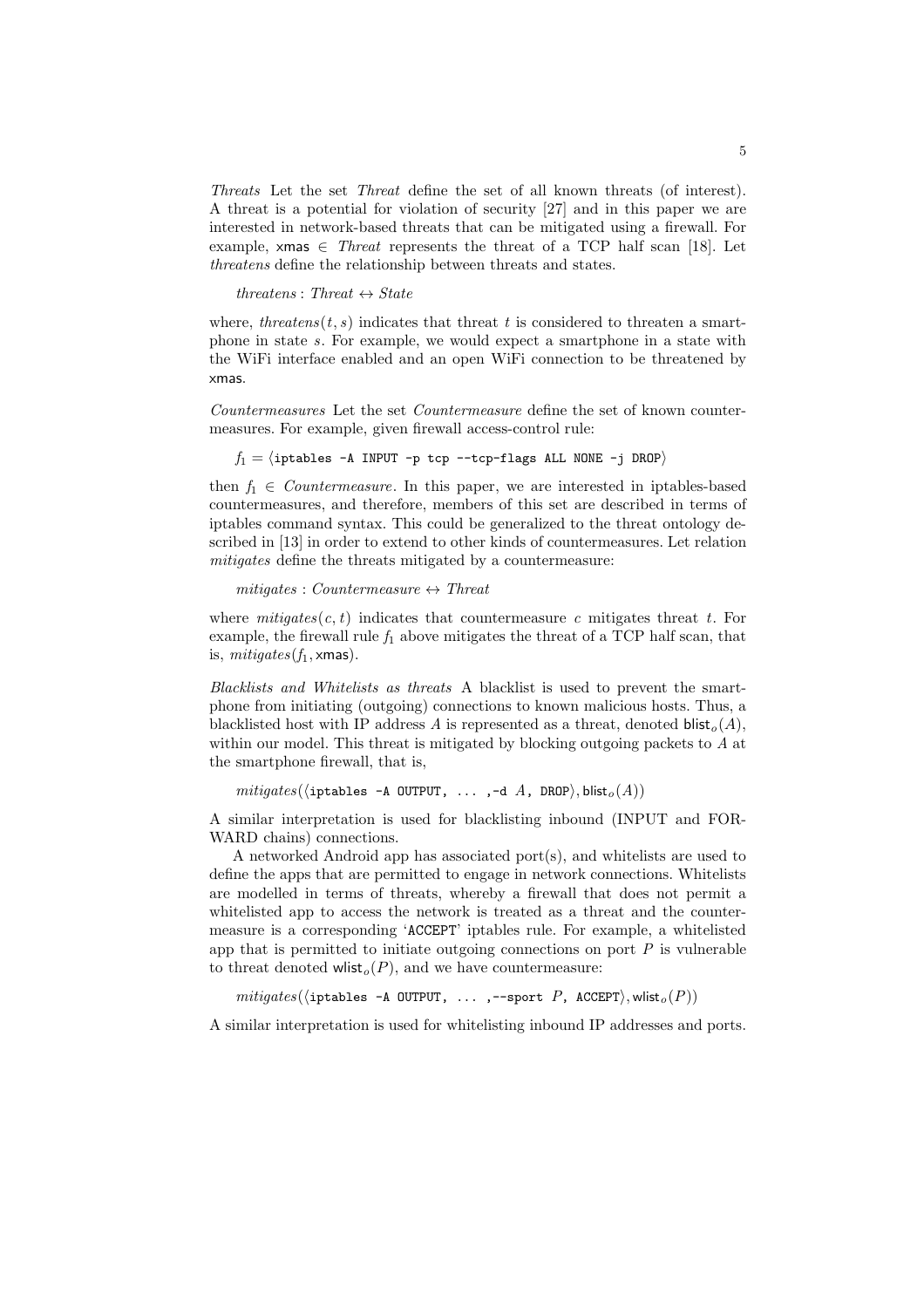Countermeasure Deployment The countermeasures deployed on a smartphone should mitigate all threats for its current state. We define a deployment operation

 $deploy: State \rightarrow \mathbb{P}$  Countermeasure

which selects a suitable set of countermeasures  $\text{deplog}(s)$  for the state s. The next section describes our current implementation for this operation, however, in general, it should uphold the following property.

 $\forall s : State; t : Theats | threetens(t, s)$  $\Rightarrow \exists c : Countermeasure \mid c \in deploy(s) \land mitigates(c, t)$ 

In this paper, the implementation of  $deploy(s)$  assumes the correct sequencing of the firewall rules. Future research will consider structural analysis techniques (for example [11] when automatically generating an anomaly-free firewall configuration. For example, the removal of redundant access-control rules.

### 4 Catalogues of Best Practice

A best practice standard is a high-level document that defines a set of recommended best practices (countermeasures) to protect sensitive and critical system resources. The following best practice standards NIST 800-41 [30], NIST 800- 41rev1 [22], NIST 800-124 [16], NIST 800-114 [23] and NIST 800-153 [28] for firewall access control have been encoded within our model. For example, Table 1 and Table 2 illustrate excerpts of recommended best practice for general firewall configuration [30] and firewall configuration whilst teleworking [23] respectively. Note, the reader is referred to [13] for the systematic approach used to identify and categorise recommended firewall best practice in terms of detailed threats and mitigating countermeasures (iptables rules). Detailed threats identified are an interpretation of the recommendation descriptions.

The advantage of developing catalogues from best practice standards is two fold. Firstly, it provides a basis to automatically generate compliance-driven firewall configurations. Secondly, it provides a basis with which to consider realworld firewall access-control rules. For example, NIST 800-41rev1 recommendation FBPr1-2 in Table 1 recommends that (spoofed) packets arriving on an external interface claiming to have originated from either of the three RFC1918 reserved internal IP address ranges should be dropped. Such traffic indicates a denial of service attack typically involving the TCP syn flag. NIST 800-114 recommendation TBP-1 in Table 2 recommends that in a teleworking scenario a firewall should be configured with a whitelist of trusted network-based apps.

Catalogues developed as part of this work extends the catalogues in [13] specialised for mobile devices. New best practice catalogues, namely NIST 800- 124 [16], NIST 800-114 [23] and NIST 800-153 [28] have also been developed. The catalogue of firewall best practice for smartphones developed as part of this research consists of one hundred and thirty five distinct threat and countermeasure pairs. Future research will extend this catalogue to include knowledge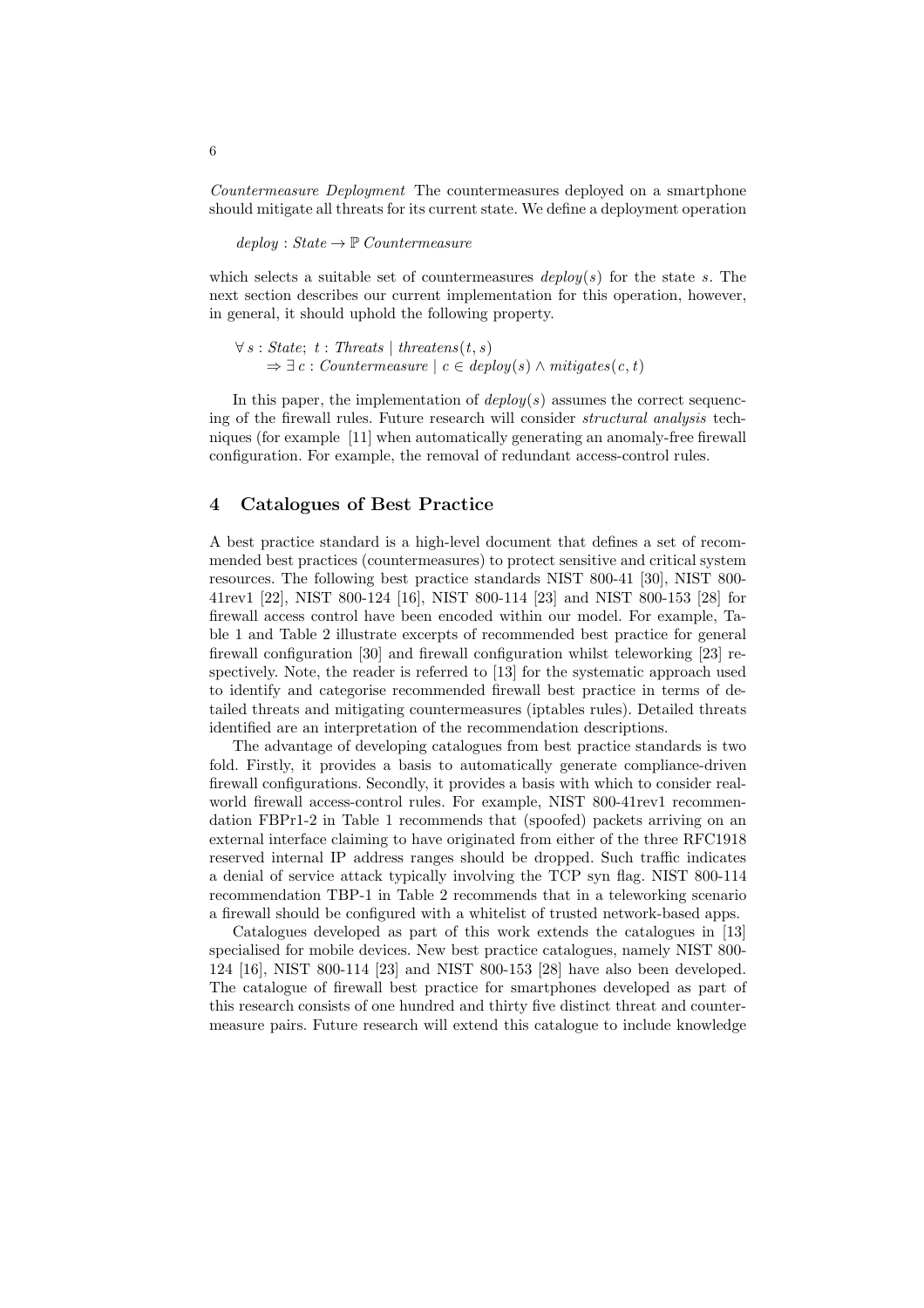about other best practice standards. Note, the majority of the catalogue countermeasures are templates. For example, the following firewall access-control rule outlined in NIST 800-114 recommendation TBP-2 (Table 2)

iptables -A OUTPUT -m owner --uid-owner \$appUID state --state NEW,ESTABLISHED,RELATED -j ACCEPT

is a template countermeasure that has an UID variable \$appUID which is modified each time an access-control rule is applied to a locally executing networkbased smartphone app.

ID Recommendation Description Fact the default policies should be used for incoming TCP and UDP traffic.<br>Threat [23]. [23]. [23]. [23]. [23]. [23]. [23]. [23]. [23]. [23]. [23]. [23]. [23]. [23]. [23]. [23]. [23]. [23]. [23]. [23]. [23]. [23]. [23]. [2 Countermeasure<br>iptables -P INPUT DROP No inbound default deny policy<br>No outbound default deny policy<br>iptables -P 0UTPUT DROP No outbound default deny policy<br>No forward default deny policy<br>iptables -P FORWARD DROP No forward default deny policy ID Recommendation Description  $\ldots$  an invalid source address for incoming traffic or destination address for outgoing traffic  $\ldots$  should be blocked" that is "An IPv4 address within the ranges in RFC 1918" and "An address that is not in an ... $IANA \ldots range"$  [22]<br>Threat Threat Countermeasure<br>Inbound local 192.168.0.0/16 Src IP Pkt iptables -A INPU Inbound local 192.168.0.0/16 Src IP Pkt iptables -A INPUT -s 192.168.0.0/16 -j DROP Outbound local 192.168.0.0/16 Dst IP Pkt iptables -A OUTPUT -d 192.168.0.0/16 -j DROF<br>Inbound forward 192.168.0.0/16 Src IP Pkt iptables -A FORWARD -i \$iface -s 192.168.0.0  $iptables -A FORWARD -i $iface -s 192.168.0.0/16 -j DRO  
iptables -A FORWARD -o $iface -d 192.168.0.0/16 -j DRO$ Outbound forward 192.168.0.0/16 DstIP Pkt iptables -A FORWARD -o \$iface Inbound local 10.0.0.0/8 Src IP Pkt iptables -A INPUT -s 10.0.0.0/8 -j DROP<br>Outbound local 10.0.0.0/8 Dst IP Pkt iptables -A OUTPUT -d 10.0.0.0/8 -j DROP Outbound local  $10.0.0.0/8$  Dst IP Pkt iptables -A OUTPUT -d 10.0.0.0/8 Inbound forward 10.0.0.0/8 Src IP Pkt iptables -A FORWARD -i \$iface -s 10.0.0.0/8 -j DROP Outbound forward 10.0.0.0/8 DstIP Pkt iptables -A FORWARD -o \$iface -d 10.0.0.0/8 -j DROP Inbound local  $172.16.0.0/12$  Src IP Pkt iptables  $-A$  INPUT  $-s$  172.16.0.0/12  $-j$  DROP Outbound local 172.16.0.0/12 Dst IP Pkt iptables -A OUTPUT -d 172.16.0.0/12 -j DROP Inbound forward 172.16.0.0/12 Src IP Pkt iptables  $-A$  FORWARD  $-i$  \$iface  $-s$  172.16.0.0/12  $-i$  DROP Outbound forward 172.16.0.0/12 Dst IP Pkt iptables -A FORWARD -o \$iface -d 172.16.0.0/12 -j DROP **ID** Recommendation Description<br> **EXPP1-3** "Organizations should also block. "Organizations should also block ... IP source routing information"  $[22]$ <br>Threat Countermeasure Threat Countermeasure<br>SRR firewall bypass.<br>iptables -A FORM. SSRR firewall bypass.<br>
iptables -A FORWARD -m ipv4options --ssrr -j DROF<br>
iptables -A FORWARD -m ipv4options --lsrr -j DROF iptables -A FORWARD -m ipv4options --lsrr -j DROP ID Recommendation Description FBPr1-4 "Organizations should also block . . . directed broadcast addresses" [22] Threat Countermeasure Inbound Local directed broadcast **iptables -A INPUT -d x.x.x.255 -j DRO**I Outbound Local directed broadcast iptables -A OUTPUT -d x.x.x.255 -j DROF Inbound forward directed broadcast **iptables -A FORWARD -i \$iface -d x.x.x.255 -j DRO** Outbound forward directed broadcast iptables -A FORWARD -o \$iface -d x.x.x.255 -j DROP ID Recommendation Description<br> $FBPr1-5$  To limit Denial of Service "a firew To limit Denial of Service "a firewall might redirect the connections made to a particular inside address to  $\alpha$ slower route if the rate of connections is above a certain threshold." [22] Threat Countermeasure<br>Inhound forward DoS to tethered device intables -4 FORW iptables -A FORWARD -i \$iface -d \$lanIP -m limit -limit \$x/s --limit-burst \$y -j ACCEPT

Table 1: Extract of NIST-800-41-Rev1: Guidelines on Firewalls & Firewall Policy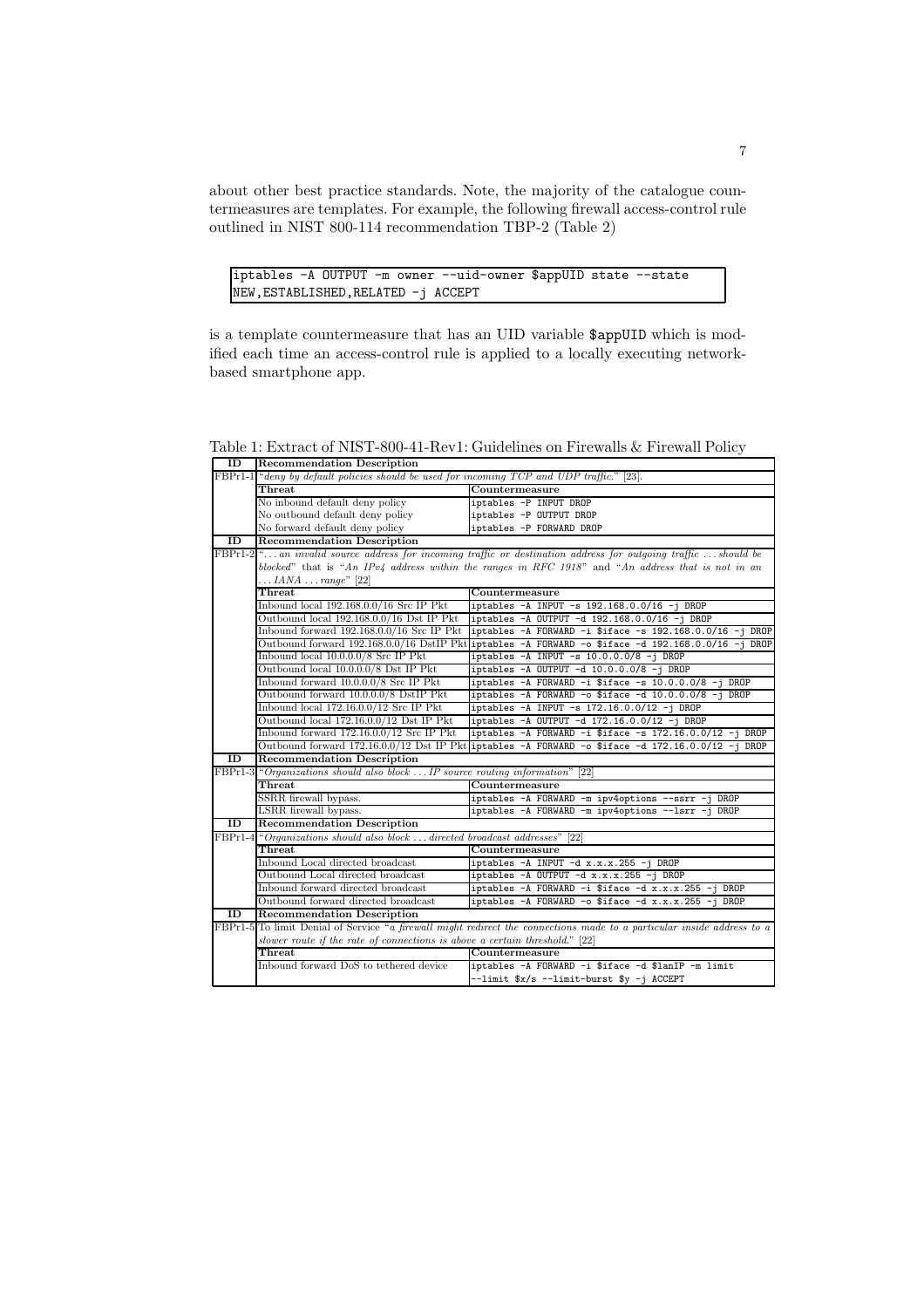Table 2: Extract of NIST-800-114: User's Guide to Securing External Devices for Telework and Remote Access

|    | <b>ID</b> Recommendation Description                                                                                   |                                                                                                                         |  |  |  |  |  |  |  |
|----|------------------------------------------------------------------------------------------------------------------------|-------------------------------------------------------------------------------------------------------------------------|--|--|--|--|--|--|--|
|    | TBP-1 Construct an access control whitelist of locally hosted applications trusted for telework network access: "tele- |                                                                                                                         |  |  |  |  |  |  |  |
|    | workers should install and use only trusted software" [23].                                                            |                                                                                                                         |  |  |  |  |  |  |  |
|    | Threat                                                                                                                 | Countermeasure                                                                                                          |  |  |  |  |  |  |  |
|    |                                                                                                                        | Inbound local application whitelist iptables -A INPUT -m state --state ESTABLISHED, RELATED -j                          |  |  |  |  |  |  |  |
|    | traffic not permitted                                                                                                  | <b>ACCEPT</b>                                                                                                           |  |  |  |  |  |  |  |
|    | Outbound<br>local                                                                                                      | application iptables -A OUTPUT -m owner --uid-owner \$appUID state --state                                              |  |  |  |  |  |  |  |
|    | whitelist traffic not permitted                                                                                        | NEW, ESTABLISHED, RELATED -j ACCEPT                                                                                     |  |  |  |  |  |  |  |
| ID | <b>Recommendation Description</b>                                                                                      |                                                                                                                         |  |  |  |  |  |  |  |
|    | TBP-2 "silently ignore unsolicited requests sent to it, which essentially hides the device from malicious par-         |                                                                                                                         |  |  |  |  |  |  |  |
|    | ties." [23].                                                                                                           |                                                                                                                         |  |  |  |  |  |  |  |
|    | ${\bf Thread}$                                                                                                         | Countermeasure                                                                                                          |  |  |  |  |  |  |  |
|    | ICMP ping network scan                                                                                                 | iptables -A INPUT -p icmp -j DROP                                                                                       |  |  |  |  |  |  |  |
|    | TCP XMAS network scan                                                                                                  | iptables -A INPUT -p tcp --tcp-flags ALL ALL -j DROP                                                                    |  |  |  |  |  |  |  |
|    | TCP Null network scan                                                                                                  | iptables -A INPUT -p tcp --tcp-flags ALL NONE -j DROP                                                                   |  |  |  |  |  |  |  |
|    | TCP Syn Fin network scan                                                                                               | iptables -A INPUT -p tcp --tcp-flags SYN, FIN SYN, FIN -j DROP                                                          |  |  |  |  |  |  |  |
|    | TCP Rst Fin network scan                                                                                               | iptables -A INPUT -p tcp --tcp-flags FIN, RST FIN, RST -j DROP                                                          |  |  |  |  |  |  |  |
|    | TCP Port 0 network scan                                                                                                | iptables -A INPUT -p tcp --dport 0 -j DROP                                                                              |  |  |  |  |  |  |  |
|    |                                                                                                                        | iptables -A INPUT -p tcp --sport 0 -j DROP                                                                              |  |  |  |  |  |  |  |
|    | <b>ID</b> Recommendation Description                                                                                   |                                                                                                                         |  |  |  |  |  |  |  |
|    | TBP-3 "Use a different brand of Web browser for telework" [23].                                                        |                                                                                                                         |  |  |  |  |  |  |  |
|    | Threat                                                                                                                 | Countermeasure                                                                                                          |  |  |  |  |  |  |  |
|    | Regular Web browser usage                                                                                              | iptables -A OUTPUT -p tcp --dport 80 -m owner --uid-owner                                                               |  |  |  |  |  |  |  |
|    |                                                                                                                        | \$untrustedHTTPUID -j DROP                                                                                              |  |  |  |  |  |  |  |
|    |                                                                                                                        | Intended telework Web browser us-iptables -A OUTPUT -p tcp --dport 80 -m owner --uid-owner                              |  |  |  |  |  |  |  |
|    | age not permitted                                                                                                      | \$trustedHTTPUID state --state NEW, ESTABLISHED -j ACCEPT                                                               |  |  |  |  |  |  |  |
| ID | <b>Recommendation Description</b>                                                                                      |                                                                                                                         |  |  |  |  |  |  |  |
|    |                                                                                                                        | TBP-4 "Configuring primary applications to filter content and stop other activity that is likely to be malicious" [23]  |  |  |  |  |  |  |  |
|    | Threat                                                                                                                 | Countermeasure                                                                                                          |  |  |  |  |  |  |  |
|    | Outbound local unfiltered traffic                                                                                      | iptables -A OUTPUT -m -string --algo bm --string                                                                        |  |  |  |  |  |  |  |
|    |                                                                                                                        | '\$filterString' -j DROP                                                                                                |  |  |  |  |  |  |  |
|    | <b>ID</b> Recommendation Description                                                                                   |                                                                                                                         |  |  |  |  |  |  |  |
|    |                                                                                                                        | TBP-5 "Personal firewalls should be configured to log significant events, such as blocked and allowed activity"<br>[23] |  |  |  |  |  |  |  |
|    | Threat                                                                                                                 | Countermeasure                                                                                                          |  |  |  |  |  |  |  |
|    | No inbound local audit control                                                                                         | iptables -A INPUT -j LOG --log-level 7                                                                                  |  |  |  |  |  |  |  |
|    | No inbound forward audit control                                                                                       | iptables -A FORWARD -i \$iface -j LOG --log-level 7                                                                     |  |  |  |  |  |  |  |

# 5 Firewall Catalogue Implementation and Deployment

In the smartphone implementation of the catalogue for firewall best practice, we have:

 $isMemberOfCategory: Thread \leftrightarrow Category$ 

where  $isMemberOfCategory(t, c)$  indicates that threat category c includes threat t. Table 3 illustrates a fragment of the threat classification developed. The relationship between security states and threats is implemented as:

threatenState : Category  $\leftrightarrow$  State

where threaten $State(c, s)$  indicates the set of threats categorised within category c threaten the smartphone in state s. The implementation of the threatens relation from the model defined in Section 3 is given by the relational composition  $is MemberOfCategory$   $\frac{\circ}{9}$  threatenState.

8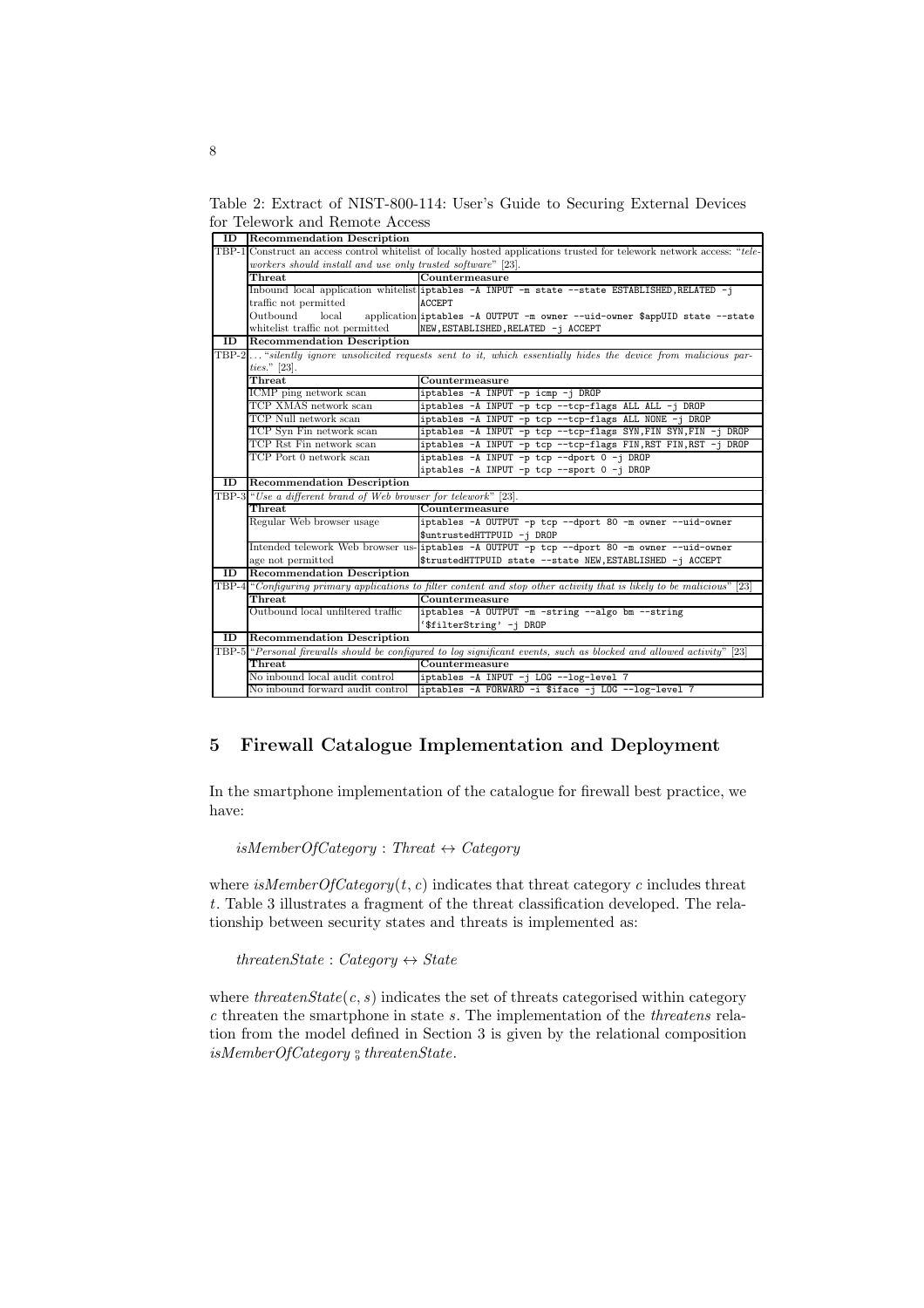Table 3: Extract of Threat Catalogue

| Detailed Threats Threat Category |                   |
|----------------------------------|-------------------|
| FBPr1-2 Threats                  | Spoofing          |
| FBPr1-2 Threats                  | DoS               |
| FBPr1-4 Threats                  |                   |
| FBPr1-5 Threats                  |                   |
| TBP-2 Threats                    | Scanning          |
| FBPr1-3 Threats                  | Source Routing    |
| TBP-4 Threats                    | Malicious Content |
| FBPr1-1 Threats                  | Promiscuity Level |
| TBP-1 Threats                    |                   |
| TBP-3 Threats                    |                   |
| TBP-5 Threats                    | $Non-Audit$       |

#### 5.1 Threat Taxonomy

Having analysed the best practice standards outlined previously, threats where categorised in the following way: Spoofing, Denial of Service, Scanning, Source Routing, Malicious Content, Promiscuity Level and Non-Audit. Note, other threat categories could be chosen, for example Microsoft's STRIDE classification [15].

Threats classified as Spoofing are those that refer to IP address spoofing. For example, threats described by the FBPr1-2 recommendation in Table 1 are considered spoofing threats.

Denial of Service threats are those that have the capability of flooding network resources. For example, in Table 1 FBPr1-4 recommends IP address broadcast mitigation and FBPr1-5 recommends threshold-limiting to mitigate connection-based denial of service threats. Note, recommendation FBPr1-4 currently considers the more common /24 network broadcast range only and does not consider additional network broadcast ranges for example /25 or /26.

Network information disclosure threats, for example those outlined by NIST 800-114 recommendation TBP-2 in Table 2, are classified as Scanning threats.

Source Routing, for example NIST 800-41rev1 recommendation FBPr1-3 in Table 1, is a threat classification where an attacker may specify the route the packet takes through the network and has the potential to bypass firewalls.

From a firewall configuration perspective, Malicious Content threats are those that contain malformed application payloads such as URL parameters, form elements and SQL queries. Malicious Content may be mitigated in a variety of ways for example blacklisting known TCP/UDP ports or performing Deep Packet Inspection (DPI) on known malicious signatures. Recommendation TBP-4 in Table 2 illustrates a template DPI firewall rule that mitigates outbound Malicious Content threat communication.

Threats that are categorised as Promiscuity Level are those that refer to IP address (and/or port) reachability in terms of unintended whitelisting or backlisting. That is, an overly-promiscuous firewall configuration (unintended whitelisting), while permitting normal operation of the smartphone app, may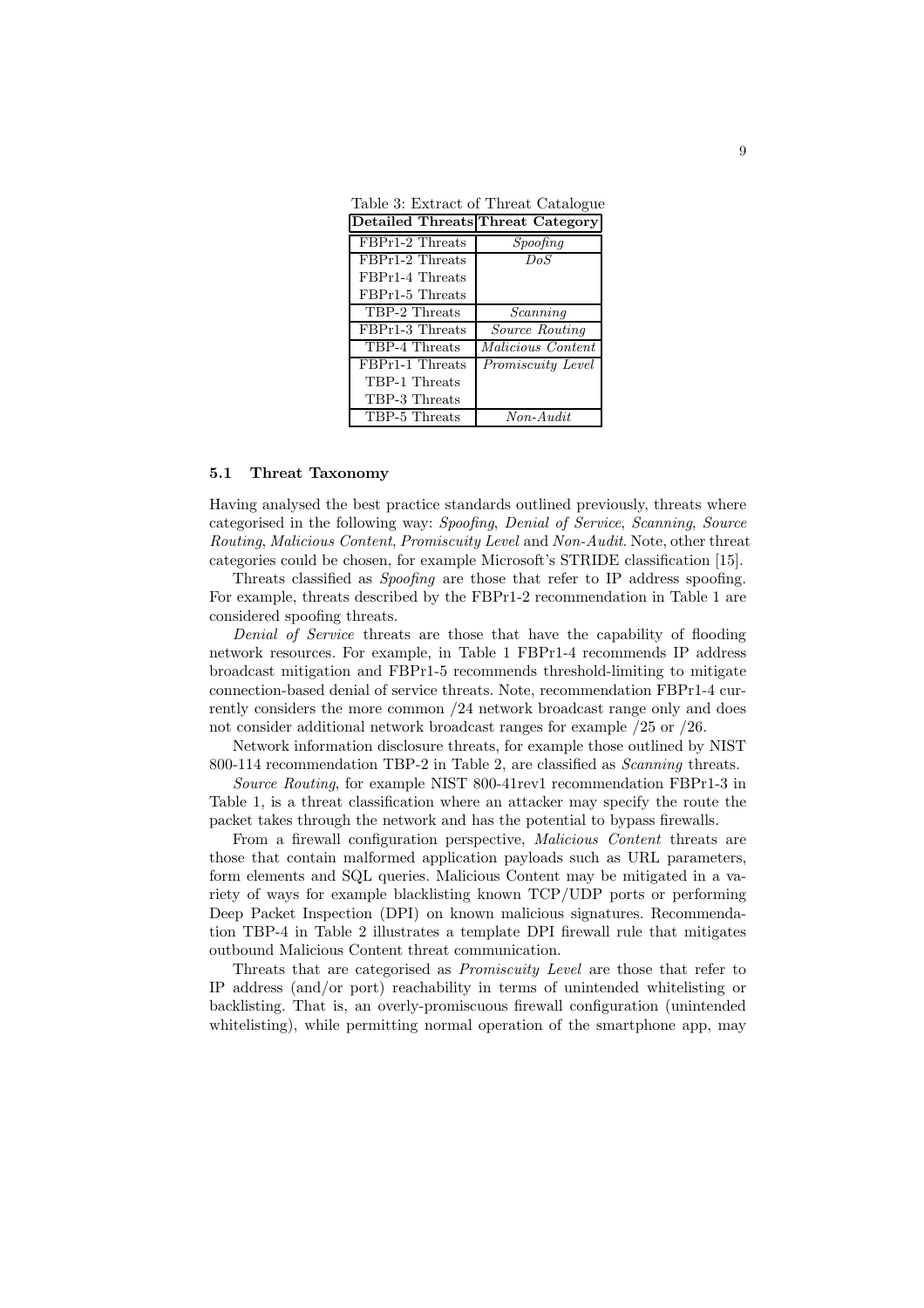expose other apps to unintended threats. Whilst, an overly-restrictive firewall configuration (unintended blacklisting) may prevent normal interoperation of services with the resulting failure of the smartphone app. An example of this is outlined by NIST 800-114 recommendation TBP-1 Table 2.

Non-Audit threats are those that do not log relevant traffic communications. From a compliance perspective, it is considered best practice to log traffic for auditing purposes. For example, NIST 800-114 recommendation TBP-5 in Table 2 outlines teleworking auditing threats and their corresponding firewall mitigation.

#### 5.2 Security States

The (5-tuple) security State space defined in Section 3 provides a total of sixtyfour states in which a smartphone may operate. However, we argue that certain attribute combinations are not valid and therefore the security state space may be reduced to twenty-eight. Table 4 illustrates the valid security state matrix.

In this paper, we assume that firewalls under the control of trusted network providers such as a 3g operator are compliant with best practice standards such as [22, 30]. A user with a risk appetite of hungry, for example state-7 in Table 4, may therefore not be concerned about threats of IP spoofing, denial of service, port scanning and/or source routing where it is assumed the upstream trusted network provider firewalls are mitigating these kinds of threats.

While the trusted network providers provide firewall mitigation against threats of IP spoofing, denial of service, port scanning and source routing, it is considered best practice to also restrict access at the smartphone firewall as part of a defense in depth strategy [22]. As a consequence, security states where the user has risk appetite of averse such as state-1, state-3, and state-25 are said to be also threatened by those threats (Table 4).

The number of firewall access-control rules can have an impact on battery consumption (Section 6.1). Therefore, when battery power is lo, despite a user having specified a risk appetite of averse, the number of access-control rules will be reduced. Security state state-4 is an example, where there is a trade-off of security in depth such as IP spoofing to conserve battery power. Effectively a smartphone with a lo battery where a user has specified a risk appetite of averse will default to a state where the user is not concerned as much about his/her smartphone's security configuration (risk appetite of hungry). For example security states state-15 and state-16.

In contrast, if the smartphone is operating in a state that involves teleworking, for example security states state-1, state-5 and state-10, then a defense in depth strategy will be applied to mitigate all threat categories regardless of the network connection, the risk appetite or the battery level. This is in keeping with NIST 800-114 [23] best practice recommendations.

### 5.3 Automatic Generation of Firewall Configurations

Suitable firewall configurations are automatically generated for each smartphone security state using the information contained in Table 4 and the threat cata-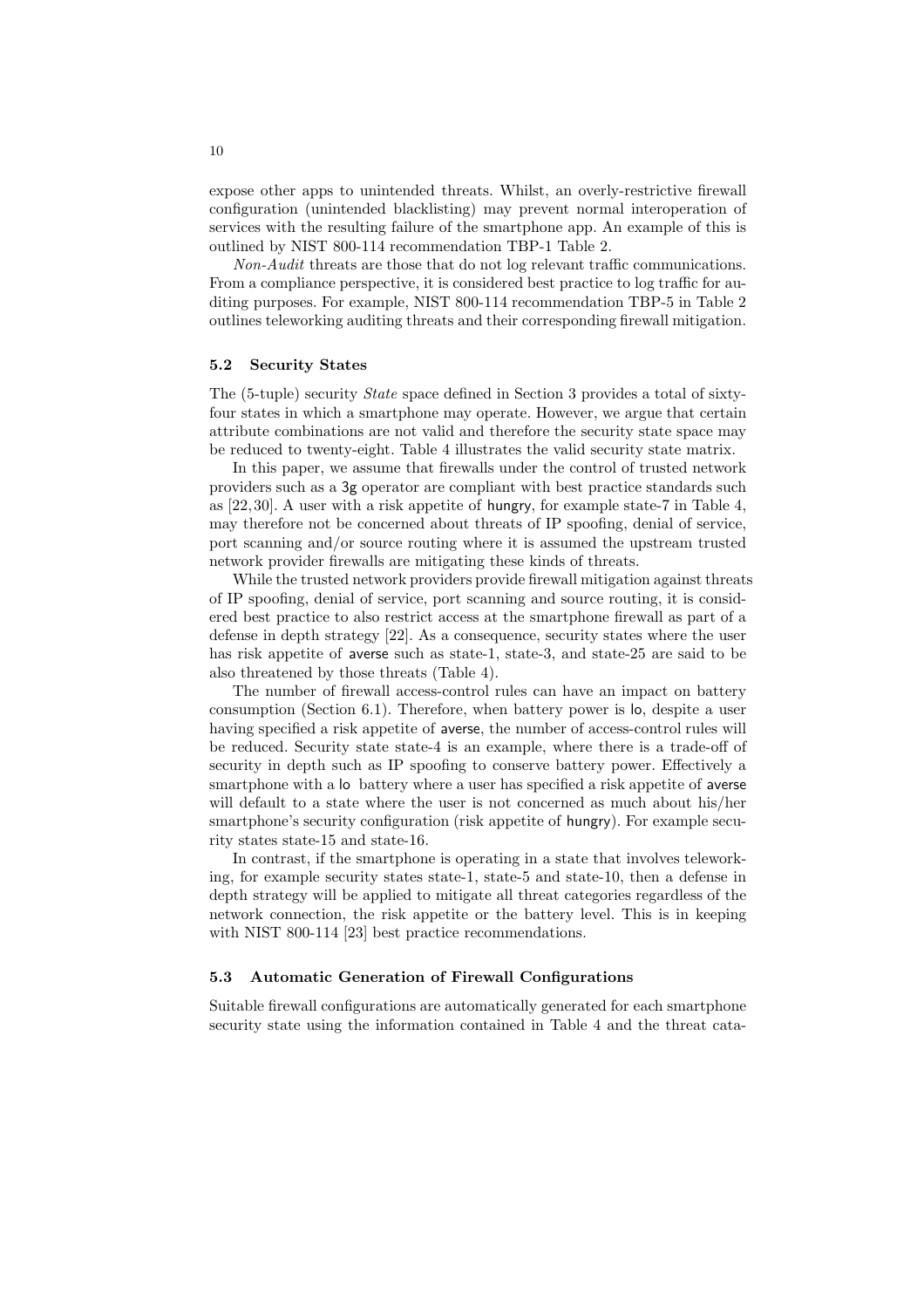| State      |                |                                                                                                                                                    |        |       |    |              |             |             |             |             |             |             |
|------------|----------------|----------------------------------------------------------------------------------------------------------------------------------------------------|--------|-------|----|--------------|-------------|-------------|-------------|-------------|-------------|-------------|
|            |                | Interface Network Connection Risk Appetite Teleworking Battery Spoofing  DoS Scanning Source Routing Malicious Content Promiscuity Level Non-Audit |        |       |    |              |             |             |             |             |             |             |
| state-1    | wifi           | trusted                                                                                                                                            | averse | true  | hi | $\mathbf x$  | $\mathbf x$ | $\mathbf x$ |             | $\mathbf x$ | $\mathbf x$ | $\mathbf x$ |
| state-2    | wifi           | trusted                                                                                                                                            | averse | true  | lo | x            | $\mathbf x$ | $\mathbf x$ |             | $\mathbf x$ | $\mathbf x$ | $\mathbf x$ |
| state-3    | wifi           | trusted                                                                                                                                            | averse | false | hi | $\mathbf x$  | $\mathbf x$ | $\mathbf x$ |             | $\mathbf x$ | $\mathbf x$ |             |
| state-4    | wifi           | trusted                                                                                                                                            | averse | false | lo |              |             |             |             |             | $\mathbf x$ |             |
| state-5    | wifi           | trusted                                                                                                                                            | hungry | true  | hi | $\mathbf x$  | $\mathbf x$ | $\mathbf x$ |             | $\mathbf x$ | $\mathbf x$ | $\mathbf x$ |
| state-6    | wifi           | trusted                                                                                                                                            | hungry | true  | lo | $\mathbf x$  | x           | $\mathbf x$ |             | $\mathbf x$ | $\mathbf x$ | $\mathbf x$ |
| $state-7$  | wifi           | trusted                                                                                                                                            | hungry | false | hi |              |             |             |             |             | $\mathbf x$ |             |
| state-8    | wifi           | trusted                                                                                                                                            | hungry | false | lo |              |             |             |             |             | $\mathbf x$ |             |
| state-9    | wifi           | untrusted                                                                                                                                          | averse | true  | hi | $\mathbf x$  | $\mathbf x$ | $\mathbf x$ |             | $\mathbf x$ | $\mathbf x$ | $\mathbf x$ |
| $state-10$ | wifi           | untrusted                                                                                                                                          | averse | true  | lo | $\mathbf{x}$ | $\mathbf x$ | $\mathbf x$ |             | $\mathbf x$ | $\mathbf x$ | x           |
| state-11   | wifi           | untrusted                                                                                                                                          | averse | false | hi | x            | $\mathbf x$ | x           |             | $\mathbf x$ | $\mathbf x$ | $\mathbf x$ |
| state-12   | wifi           | untrusted                                                                                                                                          | averse | false | lo | x            | x           | x           |             | x           | $\mathbf x$ |             |
| state-13   | wifi           | untrusted                                                                                                                                          | hungry | true  | hi | $\mathbf x$  | $\mathbf x$ | $\mathbf x$ |             | $\mathbf x$ | $\mathbf x$ | $\mathbf x$ |
| $state-14$ | wifi           | untrusted                                                                                                                                          | hungry | true  | lo | $\mathbf x$  | $\mathbf x$ | $\mathbf x$ |             | $\mathbf x$ | $\mathbf x$ | $\mathbf x$ |
| $state-15$ | wifi           | untrusted                                                                                                                                          | hungry | false | hi |              |             |             |             |             | $\mathbf x$ |             |
| state-16   | wifi           | untrusted                                                                                                                                          | hungry | false | lo |              |             |             |             |             | $\mathbf x$ |             |
| state-17   | 3g             | trusted                                                                                                                                            | averse | true  | hi | $\mathbf x$  | $\mathbf x$ | $\mathbf x$ |             | $\mathbf x$ | $\mathbf x$ | $\mathbf x$ |
| $state-18$ | 3g             | trusted                                                                                                                                            | averse | true  | lo | $\mathbf x$  | $\mathbf x$ | $\mathbf x$ |             | $\mathbf x$ | $\mathbf x$ | $\mathbf x$ |
| state-19   | 3g             | trusted                                                                                                                                            | averse | false | hi | $\mathbf x$  | x           | $\mathbf x$ |             | $\mathbf x$ | $\mathbf x$ |             |
| state-20   | 3 <sub>g</sub> | trusted                                                                                                                                            | averse | false | lo |              |             |             |             |             | $\mathbf x$ |             |
| state-21   | 3 <sub>g</sub> | trusted                                                                                                                                            | hungry | true  | hi | $\mathbf x$  | $\mathbf x$ | $\mathbf x$ |             | $\mathbf x$ | $\mathbf x$ | $\mathbf x$ |
| state-22   | 3g             | trusted                                                                                                                                            | hungry | true  | lo | $\mathbf x$  | $\mathbf x$ | $\mathbf x$ |             | $\mathbf x$ | $\mathbf x$ | $\mathbf x$ |
| $state-23$ | 3g             | trusted                                                                                                                                            | hungry | false | hi |              |             |             |             |             | $\mathbf x$ |             |
| state-24   | 3g             | trusted                                                                                                                                            | hungry | false | lo |              |             |             |             |             | $\mathbf x$ |             |
| state-25   | $3g,$ wifi     | trusted                                                                                                                                            | averse | false | hi | $\mathbf x$  | $\mathbf x$ | x           | $\mathbf x$ | x           | $\mathbf x$ |             |
| state-26   | 3g, wifi       | trusted                                                                                                                                            | averse | false | lo |              |             |             |             | $\mathbf x$ | $\mathbf x$ |             |
| state-27   | 3g, wifi       | trusted                                                                                                                                            | hungry | false | hi |              |             |             |             |             | $\mathbf x$ |             |
| state-28   | 3g,wifi        | trusted                                                                                                                                            | hungry | false | lo |              |             |             |             |             | x           |             |

Table 4: Matrix of valid Security States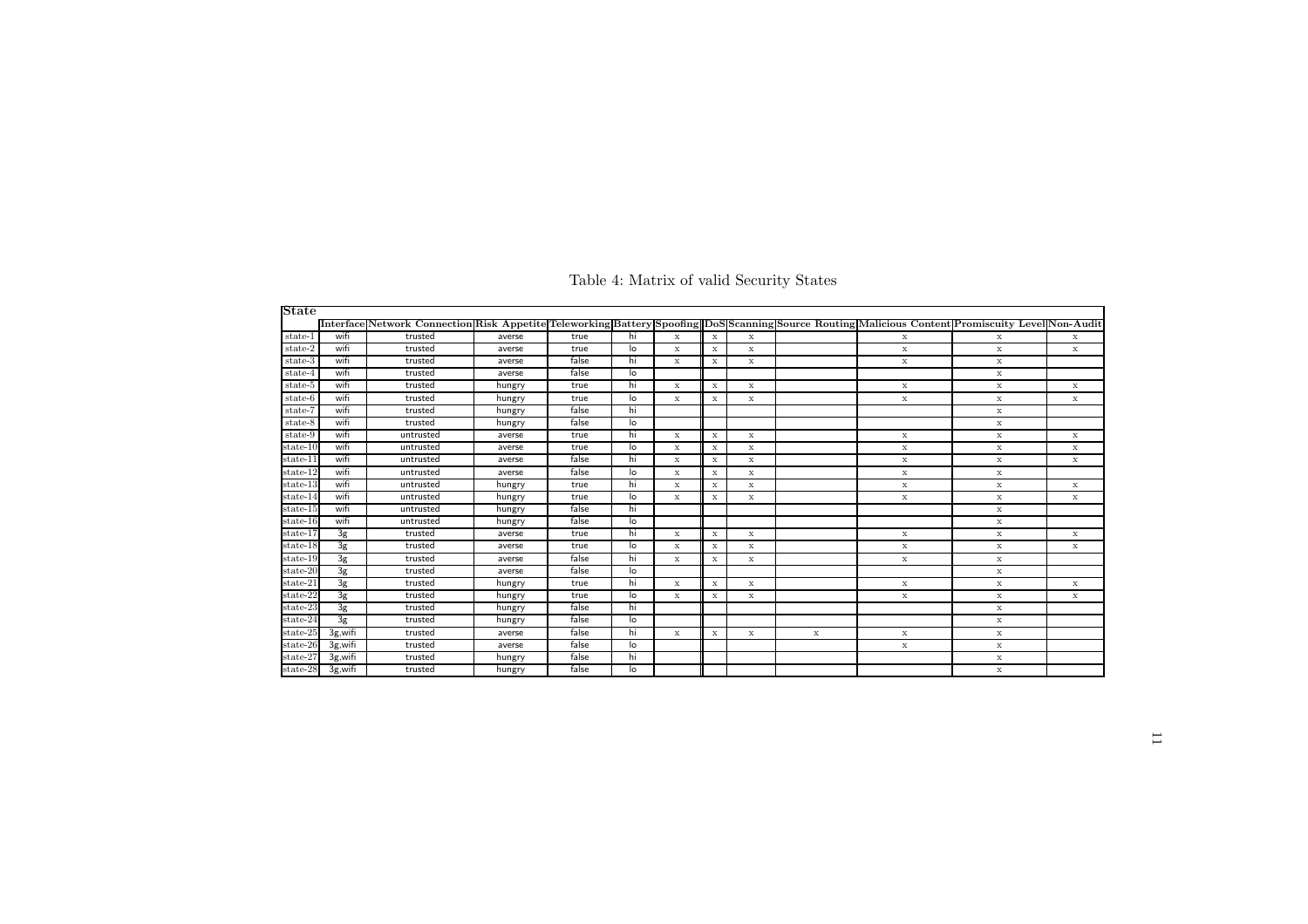logues (for example Table 2). Consider security states state-1 and state-3 where teleworking and non-teleworking occurs. The firewall configuration generated for security state state-1 will in addition to mitigating threat categories that similarly threaten security state state-3, include audit-based access-control rules in compliance with NIST 800-114 recommendation TBP-5 in Table 2.

While various security states may have been related to the same threat categories, the firewall configuration generated for each security state may be different. Consider security states state-3 and state-25 in Table 4. Both security states are threatened by threats within the category IP spoofing. However, the specific/individual IP spoofing threats such as those described by NIST 800- 41rev1 recommendation FBPr1-2 in Table 1 will differ for both security states. Because security state state-25 is concerned with tethering, it must consider additional firewall access-control rules that mitigate IP spoofing threats along its iptables FORWARD chain to protect smartphone tethered devices [16]. Note, in a tethering scenario, the smartphone is an internet gateway for tethered devices.

There are also scenarios where permitted (trusted) network apps in one security state may no longer be permitted in another security state. For example, trusted networked apps such as telnet, FTP or games for example in security state-3 may alternate between whitelists and blacklists in a security state that involves teleworking, for example security state-1. This is ensures compliance with NIST 800-114 recommendation TPB-1 in Table 2. That is, only trusted apps defined in accordance with the enterprise-level teleworking security policy may be permitted. Note, while it may be advantageous to deny access to telnet in an enterprise network for a risk appetite of averse (for example state-3), it may also be acceptable to restrict access to telnet for trusted clients (IP address whitelist) while in a home network environment.

In a teleworking scenario, access control is not just defined at the level of IP addresses or TCP/UDP ports, for example prohibiting port 23 (Telnet) or port 80 (HTTP). Access control is also applied at the application level such as UID and Layer-7 filtering. For example, NIST 800-114 recommendation TBP-3 in Table 2 recommends that different Web browsers such Firefox and Google Chrome, should be used in teleworking and non-teleworking scenario. This is to minimise the Web browser used for for general use, which may have become compromised with malicious plugins, from communicating in a teleworking scenario. A set of suitable iptables countermeasures that filter using the owner-match extensionare defined.

## 6 Prototype Android Firewall Agent App

A prototype automated agent app is developed that manages the smartphone firewall configuration on behalf of the non-expert end-user. The test-bed used for the prototype was an Android 2.1, Revision 1 platform on a HTC hero smartphone with an ARMv6 528MHz processor and a lithium-ion battery with a capacity of 1350 mAh. Note, a rooted and customised Android ROM image that includes additional iptables extensions such as string match and recent match.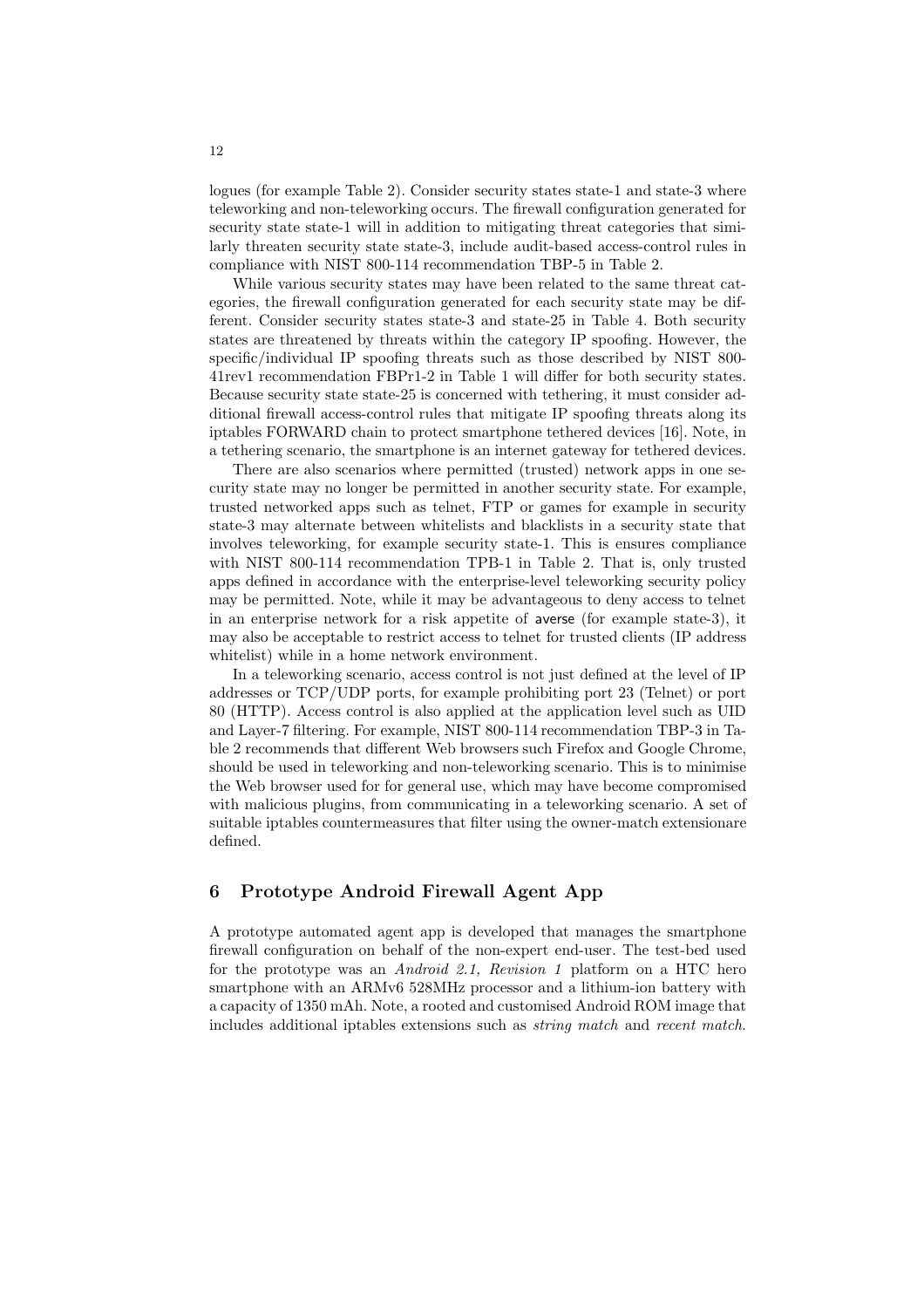Figure 2 illustrates examples of the Graphical User Interface developed as part of the prototype. The user settings interface is illustrated in Figure 2a where a user may specify his/her risk appetite and whether or not the smartphone will operate as a tether or in telework environment. Figure 2b, illustrates an example of the current security state. The interface with which a user may define his/her whitelist and blacklist for (un-) trusted apps is illustrated in Figure 2c.

Fig. 2: Example Screenshots of Firewall Agent App Graphical User Interface



#### 6.1 Firewall Configuration and Battery Consumption Correlation

A number of preliminary experiments where carried out to evaluate the impact of firewall configuration size with respect to battery consumption. The experimental set-up was as follows. Firewall configurations of 0, 500 and 1000 access-control rules where deployed on the smartphone for each of the three experiments. The battery capacity for each experiment was 100% (fully charged). A 2GB TCP data-stream was transmitted to the smartphone (from an external machine) where packets are not matched until the last access-control rule in the firewall configuration. Each experiment was repeated 5 times to get the average battery depletion rate. Table 5 illustrates the preliminary findings. The first column reflects the firewall configuration size. The second column reflects the remaining (average) battery level after each experiment. The results indicate that during periods of network communication, the firewall configuration size does have an impact on battery consumption. For example, to filter a 2GB data-stream, a firewall with a 1000 access-control rules consumed 36% more battery charge than a firewall with 0 access-control rules.

While in practice, smartphones do not tend to process large data-streams and/or be configured with a large number of access-control rules, these experiments were intended to stress test the smartphone. Note, in future work, an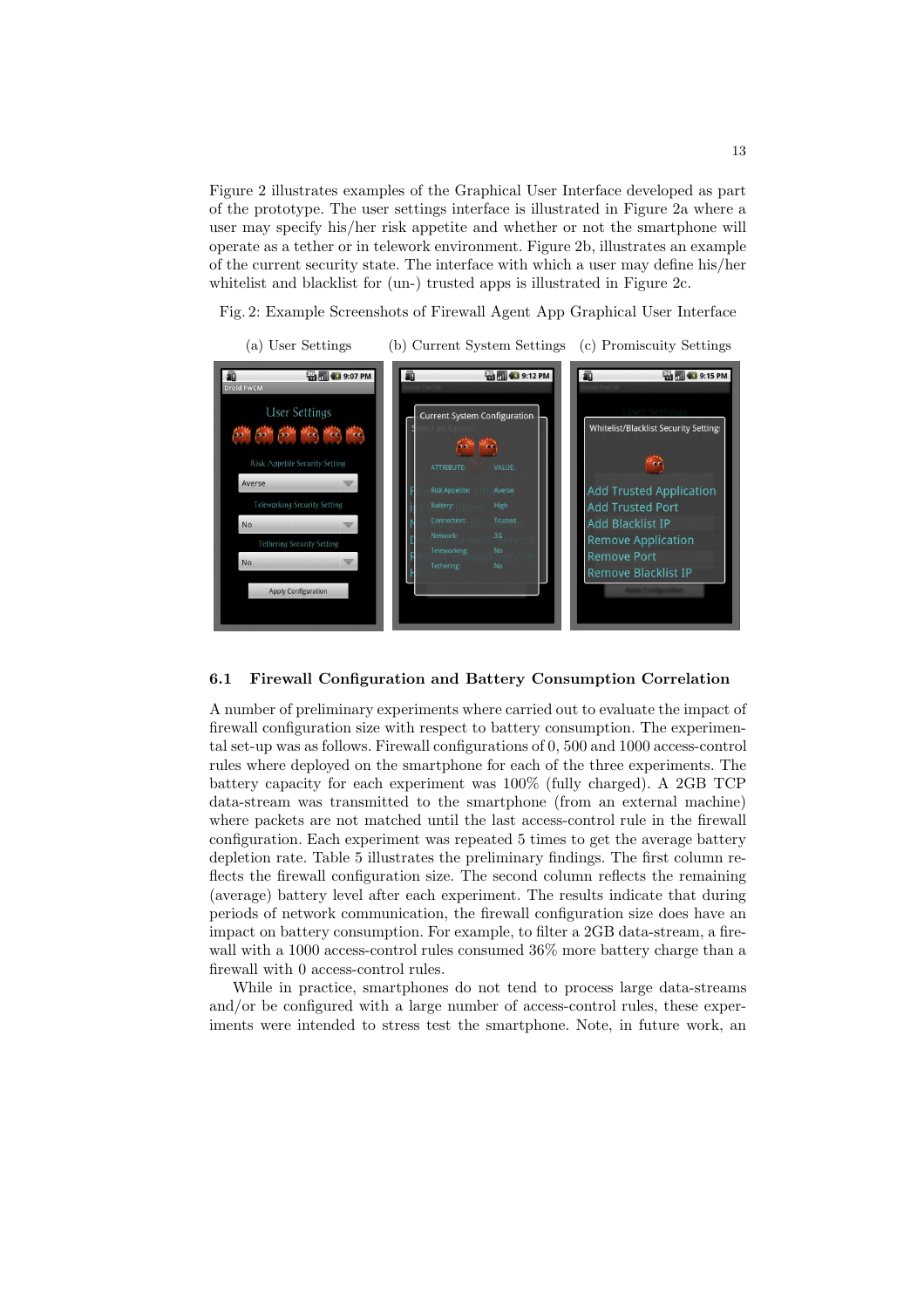Table 5: Correlation between Firewall Configuration and Battery Level

| # of Access-Control Rules Battery Level |      |
|-----------------------------------------|------|
|                                         |      |
| 500                                     | 70\% |
| 1000                                    | 59%  |
|                                         |      |

additional set of experiments that may reflect a more real world scenario will be considered. For example, a 20MB-90MB data-stream range (from Web browsing to video streaming [2]) tested against firewall configurations consisting of 0, 100 and 250 access-control rules. In addition, experiments where the initial battery capacity is set to 50% and 25% rather than 100% should be considered. As the battery nears a capacity of minimal charge, we conjecture that even a modest sized rule-set consisting a few hundred access-control rules will have a significant impact on battery consumption [7, 9, 21]. Therefore, the battery level is considered within the security model presented in Section 3.

### 7 Related Research

There are a number of existing techniques for smartphone Malware and intrusion detection [25]. For example, the authors in [24] adopt a static analysis approach to detect Malware. A machine learning approach is taken in [26] to detect application anomalies. There are a number of Android apps for firewall configuration management, for example DroidWall [3] and WhipserMonitor [4]. However, the level of access control granularity provided is limited. For example, only egress access control (iptables OUTPUT chain) to whitelist or blacklist apps is considered. The model presented in this paper considers fine-grained ingress (iptables INPUT and FORWARD chains) and egress (iptables OUTPUT and FORWARD chains) access control. In existing works, Android firewall configuration is performed on an ad-hoc basis. For example, there are no recommended guidelines for whitelisting or blacklisting apps in a given security context. In contrast, the automatic generation of smartphone firewall configurations in this research is guided by best practice recommendations.

There are a number of existing techniques that can be used by enterprise security administrators to generate [12, 13], query [13, 19] and perform structural analysis [6, 11] on network access control configurations. In this research, we do not consider these approaches and assume that smartphone firewall configurations are conflict free. Future research will explore the effectiveness of the approach for firewall configuration management outlined in [13] with respect to the Android platform.

### 8 Conclusion

This paper presented a formal model for smartphone security configuration. Catalogues developed as part of this work extends the catalogues in [13] specialised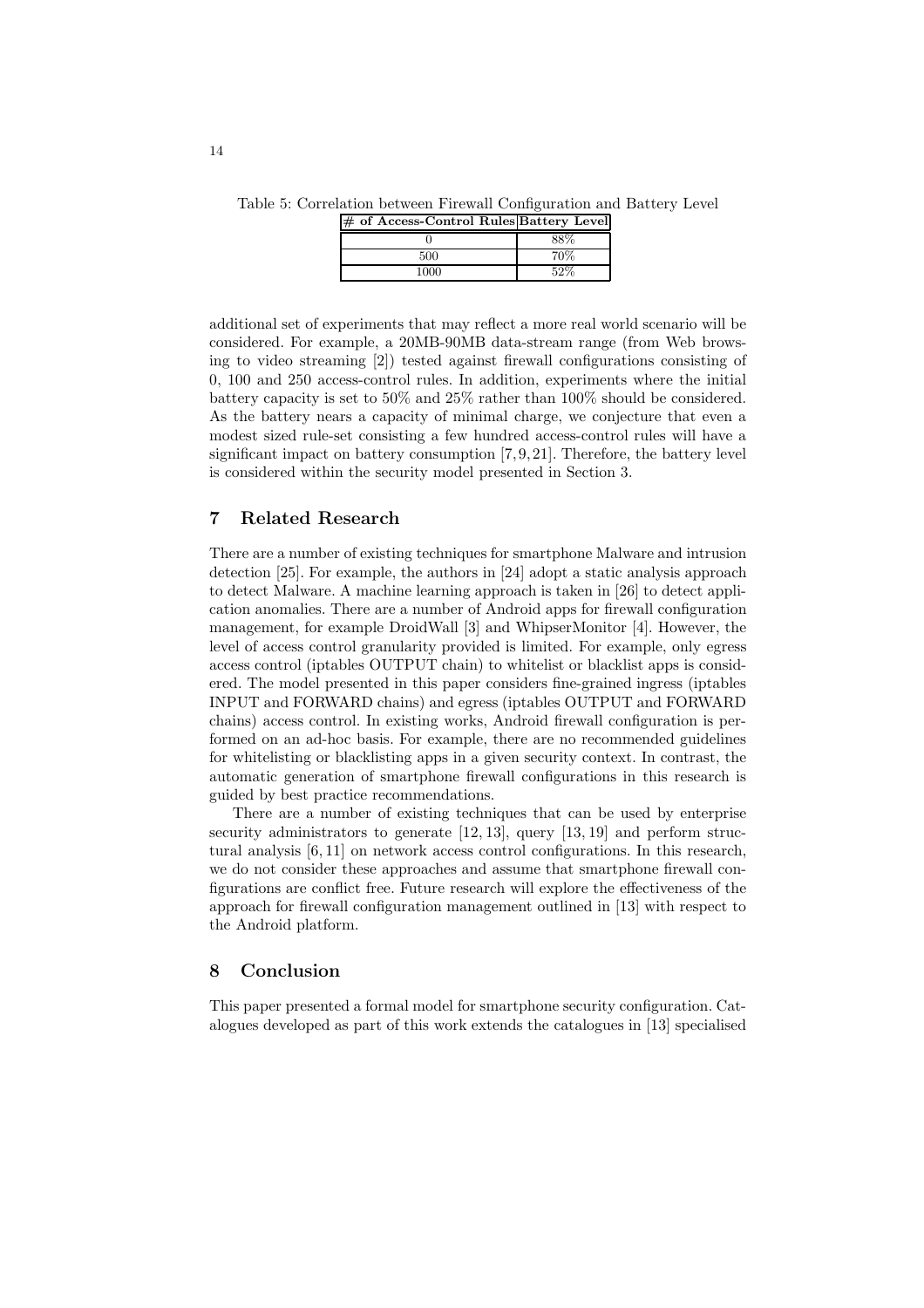for mobile devices and provided a basis with which to evaluate the security model. The prototype firewall app agent may be used by non-expert end-users to automatically generate suitable firewall configurations that are compliant with best practice.

Future research will extend the current modelled smartphone firewall catalogues and consider for example catalogues related to smartphone Malware and intrusion detection mitigation. In addition, a future iteration of our (preliminary) security model may consider additional attributes. For example, the physical location of a smartphone where it may be advantageous to prevent a smartphone operating in a teleworking scenario for example when it is located in a certain (untrusted) country or region of the world.

#### Acknowledgement

The authors would like to thank the anonymous reviewers for their valuable feedback. This research has been supported in part by Science Foundation Ireland grant 08/SRC/11403.

### References

- 1. http://www.android.com/
- 2. http://www.vodafone.ie/internet-broadband/internet-on-your-mobile/usage/
- 3. http://code.google.com/p/droidwall/
- 4. http://www.whispersys.com/
- 5. Thinking about risk managing your risk appetite: A practitioner's guide. HM Treasury on behalf of the Controller of Her Majesty's Stationery Office (HMSO) (November 2006)
- 6. Al-Shaer, E.S., Hamed, H.H., Boutaba, R., Hasan, M.: Conflict Classification and Analysis of Distributed Firewall Policies. IEEE Journal on Selected Areas in Communications, Issue: 10, Volume: 23, Pages: 2069 - 2084 (October 2005)
- 7. Balanza, M., Abendan, O., Alintanahin, K., Dizon, J., Caraig, B.: Battery Discharge Characteristics of Wireless Sensor Nodes: An Experimental Analysis. 2nd Conference on In Sensor and Ad Hoc Communications and Networks, IEEE (September 2005)
- 8. Balanza, M., Abendan, O., Alintanahin, K., Dizon, J., Caraig, B.: DroidDream-Light Lurks Behind Legitimate Android Apps. 6th International Conference on Malicious and Unwanted Software (MALWARE) (April 2011)
- 9. Buennemeyer, T.K., Gora, M., Marchany, R.C., Tront, J.G.: Battery Exhaustion Attack Detection with Small Handheld Mobile Computers. IEEE International Conference on In Portable Information Devices, (PORTABLE) (May 2007)
- 10. Chin, E., Felt, A.P., kate Greenwood, Wagner, D.: Analyzing inter-application communication in android. 9th international conference on Mobile systems, applications, and services, (MobiSys), ACM, USA (2011)
- 11. Cuppens, F., Cuppens-Boulahia, N., García-Alfaro, J.: Detection and Removal of Firewall Misconfiguration. IASTED International Conference on Communication, Network and Information Security (CNIS) (November 2005)
- 12. Cuppens, F., Cuppens-Boulahia, N., Sans, T., Miège, A.: A Formal Approach to Specify and Deploy a Network Security Policy. 2nd Workshop on Formal Aspects in Security and Trust (FAST) (August 2004)